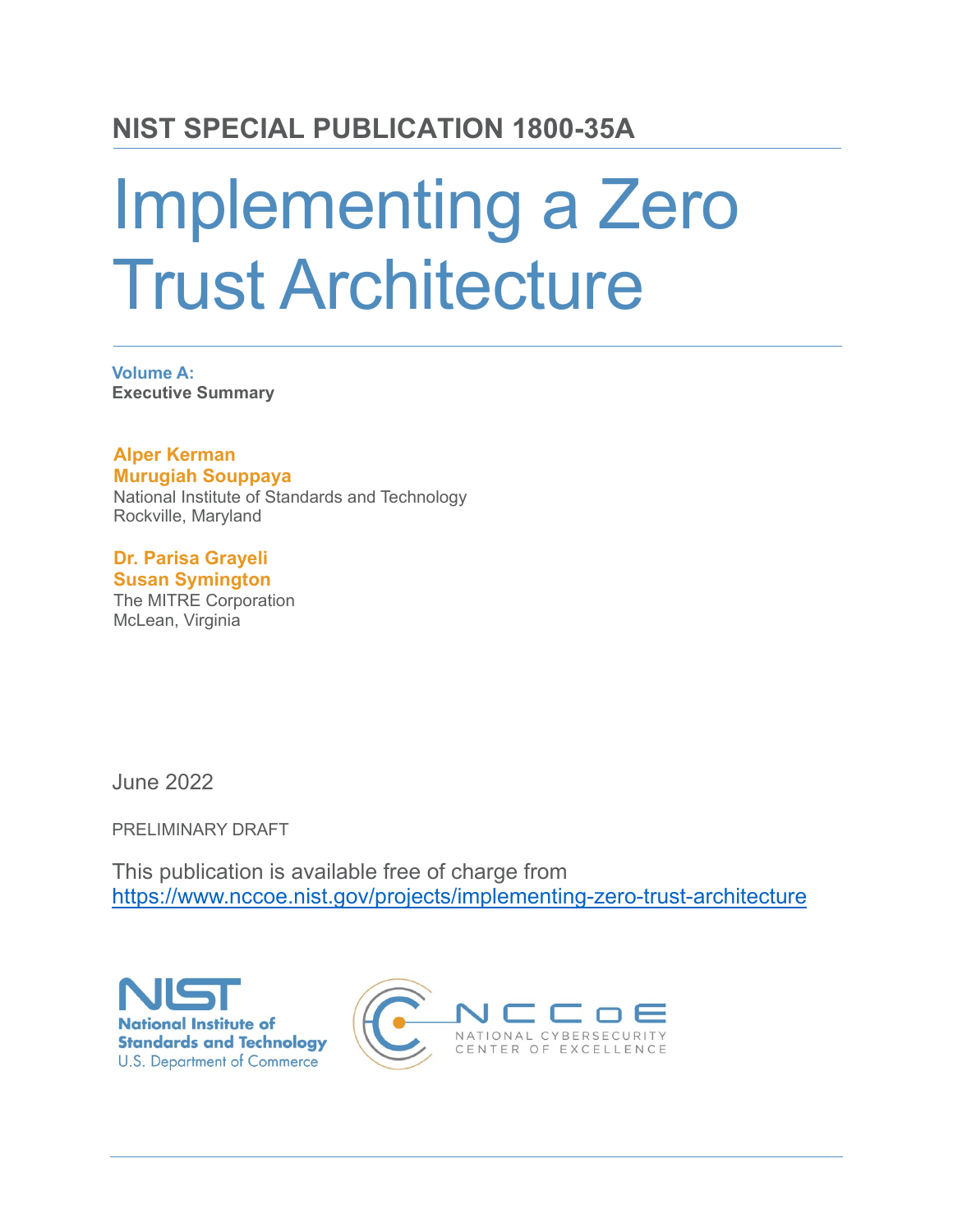# 1 Executive Summary

- 2 As an enterprise's data and resources have become distributed across the on-premises environment and
- 3 multiple clouds, protecting them has become increasingly challenging. Many users need access from
- 4 anywhere, at any time, from any device to support the organization's mission. Data is programmatically
- 5 stored, transmitted, and processed across different organizations' environments, which are distributed
- 6 across on-premises and the cloud to meet ever-evolving business use cases. It is no longer feasible to
- 7 simply protect data and resources at the perimeter of the enterprise environment and assume that all
- 8 users, devices, applications, and services within it can be trusted.
- 9 A zero-trust architecture (ZTA) enables secure authorized access to each individual resource, whether
- 10 located on-premises or in the cloud, for a hybrid workforce and partners based on an organization's
- 11 defined access policy. For each access request, ZTA explicitly verifies the context available at access
- 12 time—this includes the requester's identity and role, the requesting device's health and credentials, and
- 13 the sensitivity of the resource. If the defined policy is met, a secure session is created to protect all
- 14 information transferred to and from the resource. A real-time and continuous policy-driven, risk-based
- 15 assessment is performed to establish and maintain the access.
- 16 This guide summarizes how the National Cybersecurity Center of Excellence (NCCoE) and its
- 17 collaborators are using commercially available technology to build interoperable, open standards-based
- 18 ZTA implementations that align to the concepts and principles in NIST Special Publication (SP) 800-207,
- 19 *Zero Trust Architecture*. As the project progresses, this preliminary draft will be updated, and additional
- 20 volumes will also be released for comment.

# 21 **CHALLENGE**

- 22 Organizations would like to adopt a ZTA, but they have been facing some challenges which may include:
- 23 Leveraging existing investments and balancing priorities while making progress toward a ZTA
- 24 ZTA deployment requiring leveraging integration of many deployed existing technologies of 25 varying maturities and identifying technology gaps to build a complete ZTA
- 26 **Concern that ZTA might negatively impact the operation of the environment or end-user** 27 experience
- 28 Lack of common understanding of ZTA across the organization, gauging the organization's ZTA 29 maturity, determining which ZTA approach is most suitable for the business, and developing an 30 implementation plan

#### **This preliminary practice guide can help your organization:**

- **Identify milestones for gradually integrating ZTA into your environment,** based on the demonstrated examples and using a risk-based approach, to:
	- **Support teleworkers** with access to resources regardless of user location or user device (managed or unmanaged)
	- **Protect resources regardless of their location** (on-premises or cloud-based)
	- **Limit the insider threat** (insiders are not automatically trusted)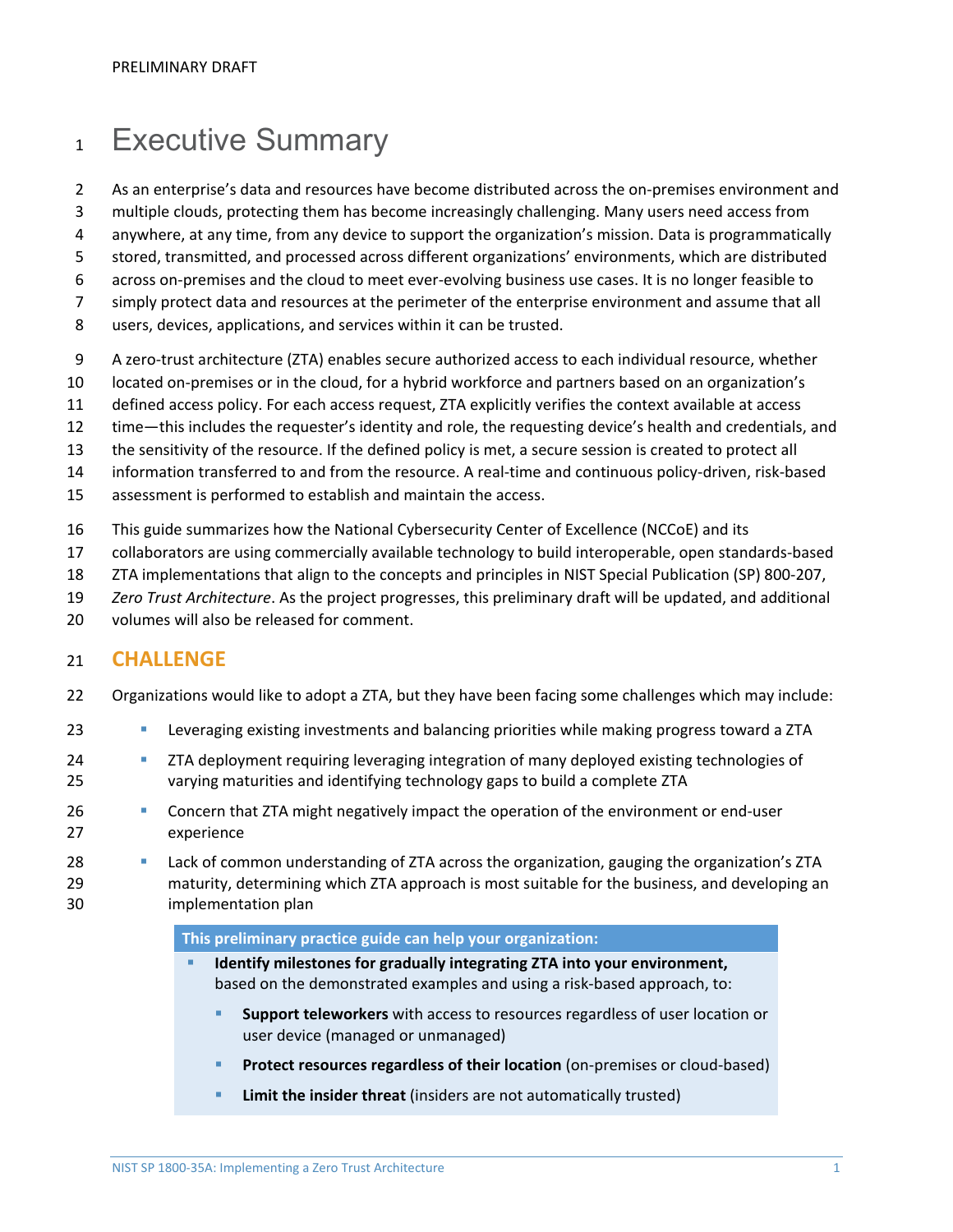**This preliminary practice guide can help your organization:**

- **Limit breaches** (reduce attackers' ability to move laterally in the environment)
- **Protect sensitive corporate information** with data security solutions
- **Improve visibility** into the inventory of resources, what configurations and controls are implemented, and how resources are accessed and protected
- **Real-time and continuous policy-driven, risk-based assessment** of resource access

## **SOLUTION**

NCCoE is collaborating with ZTA technology providers to build several example ZTA solutions and

demonstrate their ability to meet the tenets of ZTA. The solutions will enforce corporate security policy

dynamically and in near-real-time to restrict access to authenticated, authorized users and devices while

flexibly supporting a complex set of diverse business use cases involving a remote workforce, use of the

cloud, partner collaboration, and support for contractors. The example solutions are designed to

demonstrate the ability to protect against and detect attacks and malicious insiders. They showcase the

ability of ZTA products to interoperate with existing enterprise and cloud technologies with only minimal

- impact on end-user experience.
- The project can help organizations plan how to evolve their existing enterprise environments to ZTA,
- starting with an assessment of their current resources and setting milestones along a path of continuous
- improvement, gradually bringing them closer to achieving the ZTA goals they have prioritized based on
- risk, cost, and resources. We are using a phased approach to develop example ZTA solutions that is
- designed to represent how we believe most enterprises will evolve their enterprise architecture toward
- ZTA, i.e., by starting with their already-existing enterprise environment and gradually adding or adapting
- capabilities. Our first implementations are crawl versions of the enhanced identity governance (EIG)
- deployment because EIG is seen as the foundational component of the other deployment approaches
- utilized in today's hybrid environments. Our initial EIG implementations use the identity of subjects and
- device health as the main determinants of access policy decisions.
- Depending on the current state of identity management in the enterprise, deploying EIG solutions is an
- initial key step that will be leveraged to support micro-segmentation and software-defined perimeter
- (SDP) deployment approaches, which will be covered in the later phases of the project. Our strategy is to
- follow an agile implementation methodology to build everything iteratively and incrementally while
- adapting or adding more capabilities to evolve to a complete ZTA. We are starting with the minimum
- viable EIG solution that allows us to achieve some level of ZTA, and then we will gradually deploy
- additional functional components and features to address an increasing number of ZTA requirements,
- progressing the project toward demonstration of more robust micro-segmentation and SDP deployment
- options.

| <b>Collaborators</b> |               |               |  |
|----------------------|---------------|---------------|--|
| Appgate              | IBM           | Ping Identity |  |
| <b>AWS</b>           | <b>Ivanti</b> | Radiant Logic |  |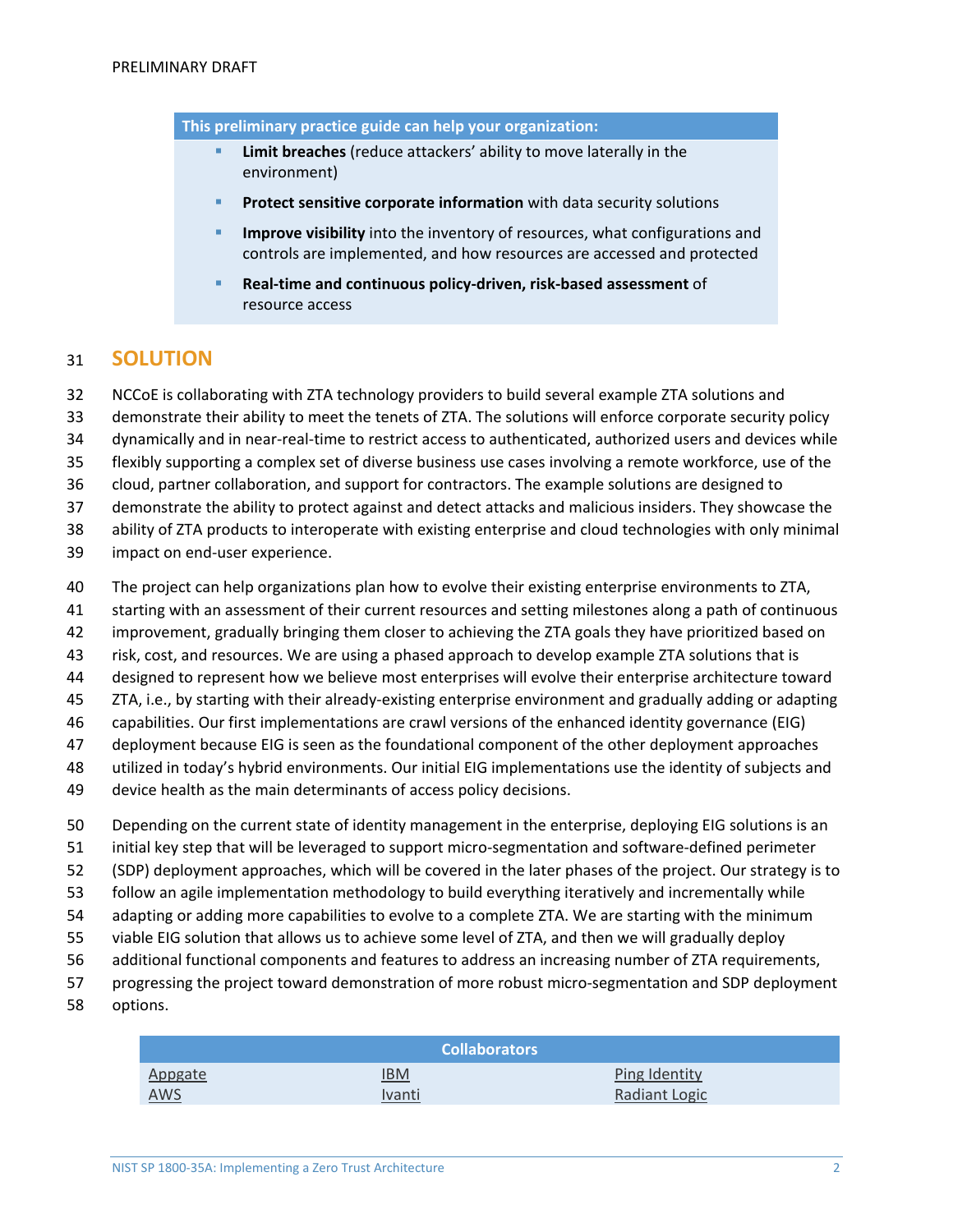| <b>Collaborators</b>     |                    |                |  |
|--------------------------|--------------------|----------------|--|
| <b>Broadcom Software</b> | Lookout            | SailPoint      |  |
| <b>Cisco</b>             | Mandiant           | Tenable        |  |
| <b>DigiCert</b>          | Microsoft          | <b>Trellix</b> |  |
| <u>F5</u>                | Okta               | <b>VMware</b>  |  |
| Forescout                | Palo Alto Networks | Zimperium      |  |
| Google Cloud             | <b>PC Matic</b>    | Zscaler        |  |

- While the NCCoE is using a suite of commercial products to address this challenge, this guide does not
- endorse these particular products, nor does it guarantee compliance with any regulatory initiatives. Your
- organization's information security experts should identify the products that will best integrate with
- your existing tools and information technology (IT) system infrastructure. Your organization can adopt
- this solution or one that adheres to these guidelines in whole, or you can use this guide as a starting
- point for tailoring and implementing parts of a solution.

### **HOW TO USE THIS GUIDE**

- **Business decision makers, including chief information security and technology officers** can use this
- part of the guide, *NIST SP 1800-35A: Executive Summary*, to understand the drivers for the guide, the
- cybersecurity challenge we address, our approach to solving this challenge, and how the solution could
- benefit your organization.
- **Technology, security, and privacy program managers** who are concerned with how to identify,
- understand, assess, and mitigate risk can use *NIST SP 1800-35B: Approach, Architecture, and Security*
- *Characteristics* once it is available. It will describe what we built and why, including the risk analysis
- performed and the security/privacy control mappings.
- **IT professionals** who want to implement an approach like this can make use of *NIST SP 1800-35C: How-*
- *To Guides* once it is available. It will provide specific product installation, configuration, and integration
- instructions for building this project's example implementations, allowing them to be replicated in
- whole or in part.

## **SHARE YOUR FEEDBACK**

- 79 You can view or download the preliminary draft guide at the [NCCoE ZTA project page.](https://www.nccoe.nist.gov/projects/building-blocks/zero-trust-architecture) NIST is adopting
- an agile process to publish this content. Each volume is being made available as soon as possible rather
- than delaying release until all volumes are completed. Work continues on implementing the example
- solution and developing other parts of the content. As a preliminary draft, this volume will have at least
- one additional draft released for public comment before it is finalized.
- Help the NCCoE make this guide better by sharing your thoughts with us as you read the guide. Once the
- example implementation is developed, you can adopt this solution for your own organization. If you do,
- please share your experience and advice with us. We recognize that technical solutions alone will not
- fully enable the benefits of our solution, so we encourage organizations to share lessons learned and
- recommended practices for transforming the processes associated with implementing this guide.